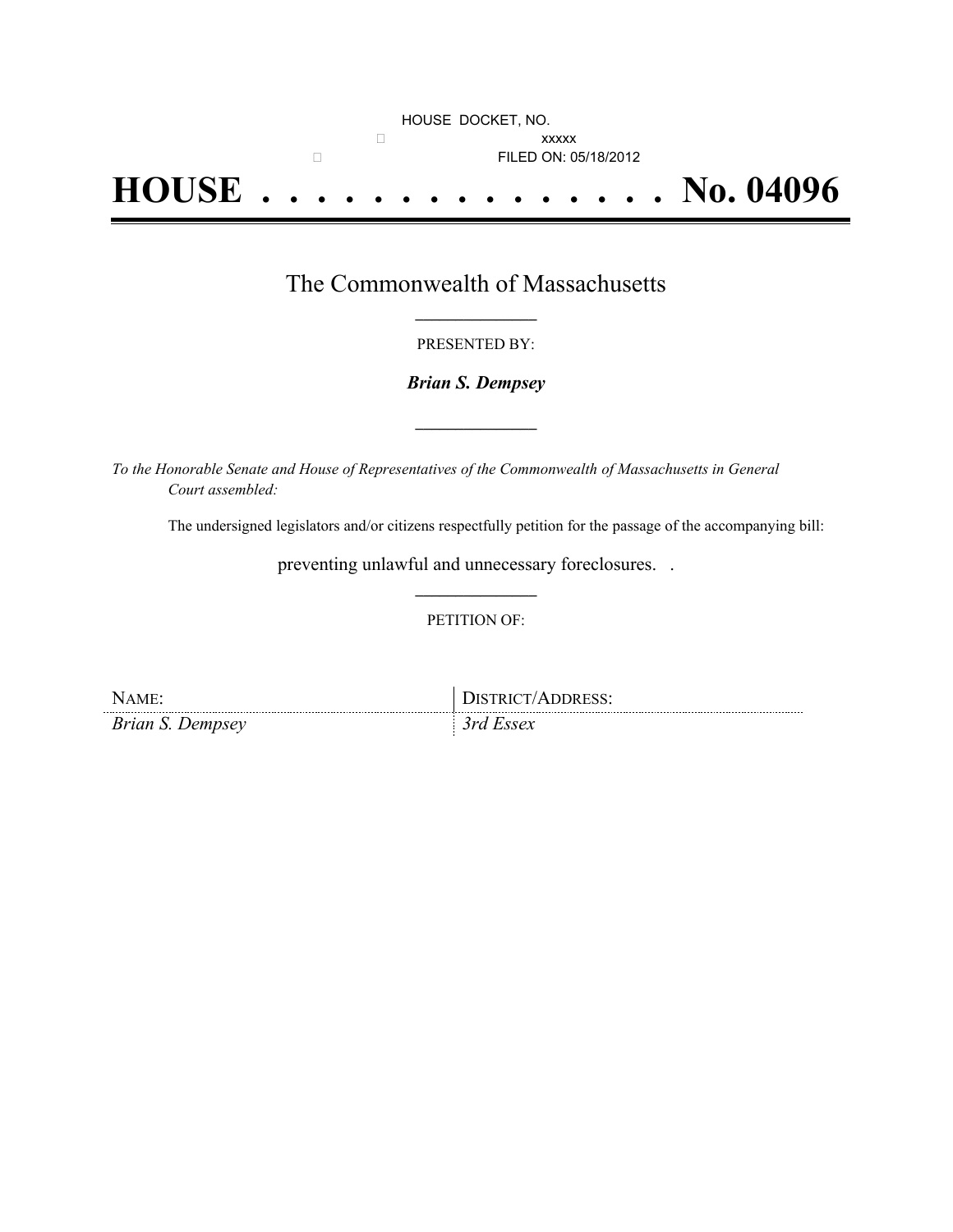# **HOUSE . . . . . . . . . . . . . . . No. 04096**

House bill No. 4087, as changed by the committee on Bills in the Third Reading and as amended and passed to be engrossed by the House. May 16, 2012.

## The Commonwealth of Massachusetts

**\_\_\_\_\_\_\_\_\_\_\_\_\_\_\_ In the Year Two Thousand Twelve \_\_\_\_\_\_\_\_\_\_\_\_\_\_\_**

preventing unlawful and unnecessary foreclosures. .

Be it enacted by the Senate and House of Representatives in General Court assembled, and by the authority *of the same, as follows:*

1 SECTION 1. Chapter 244 of the General Laws is hereby amended by striking out section 14, as 2 appearing in the 2010 Official Edition, and inserting in place thereof the following section:-

 Section 14. The mortgagee or person having estate in the land mortgaged, or a person authorized by the power of sale, or the attorney duly authorized by a writing under seal, or the legal guardian or conservator of such mortgagee or person acting in the name of such mortgagee or person, may, upon breach of condition and without action, perform all acts authorized or required by the power; but no sale under such power shall be effectual to foreclose a mortgage, unless, previous to such sale, notice thereof has been published once in each of 3 successive weeks, the first publication to be not less than 21 days before the day of sale, in a newspaper, if any, published in the town where the land lies or in a newspaper with general circulation in the town where the land lies and notice thereof has been sent by registered mail to the owner or owners of record of the equity of redemption as of 30 days prior to the date of sale, said notice to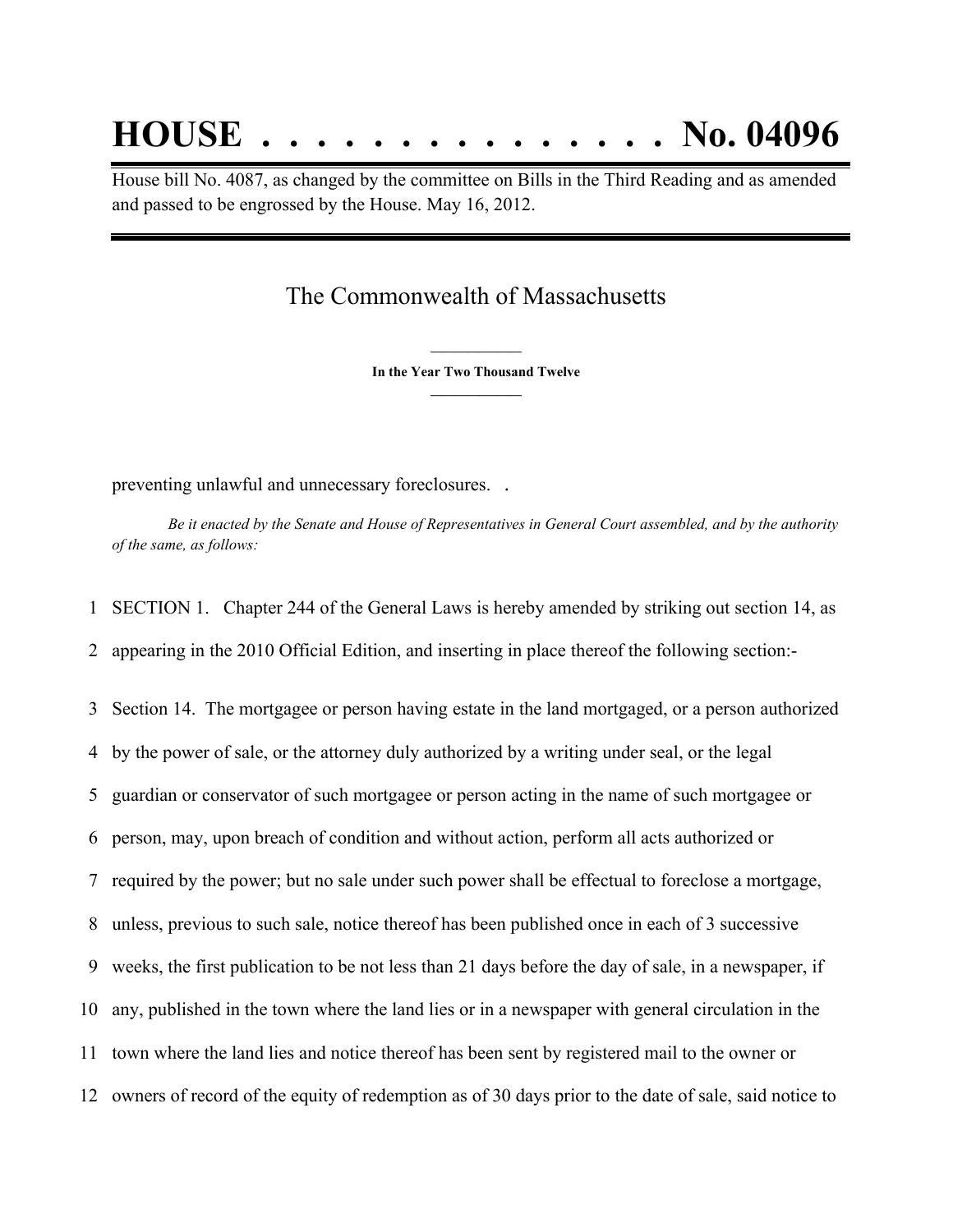be mailed by registered mail at least 14 days prior to the date of sale to said owner or owners to the address set forth in section 61 of chapter 185, if the land is then registered or, in the case of unregistered land, to the last address of the owner or owners of the equity of redemption appearing on the records of the holder of the mortgage, if any, or if none, to the address of the owner or owners as given on the deed or on the petition for probate by which he acquired title, if any, or if in either case no owner appears, then mailed by registered mail to the address to which the tax collector last sent the tax bill for the mortgaged premises to be sold, or if no tax bill has been sent for the last preceding 3 years, then mailed by registered mail to the address of any of the parcels of property in the name of said owner of record which are to be sold under the power of sale and unless a copy of said notice of sale has been sent by registered mail to all persons of record as of 30 days prior to the date of sale holding an interest in the property junior to the mortgage being foreclosed, said notice to be mailed at least 14 days prior to the date of sale to each such person at the address of such person set forth in any document evidencing the interest or to the last address of such person known to the mortgagee. Any person of record as of 30 days prior to the date of sale holding an interest in the property junior to the mortgage being foreclosed may waive at any time, whether prior or subsequent to the date of sale, the right to receive notice by mail to such person under this section and such waiver shall be deemed to constitute compliance with such notice requirement for all purposes. If no newspaper is published in such town, or if there is no newspaper with general circulation in the town where the land lies, notice may be published in a newspaper published in the county where the land lies, and this provision shall be implied in every power of sale mortgage in which it is not expressly set forth. A newspaper which by its title page purports to be printed or published in such town, city or county, and having a circulation therein, shall be sufficient for the purpose.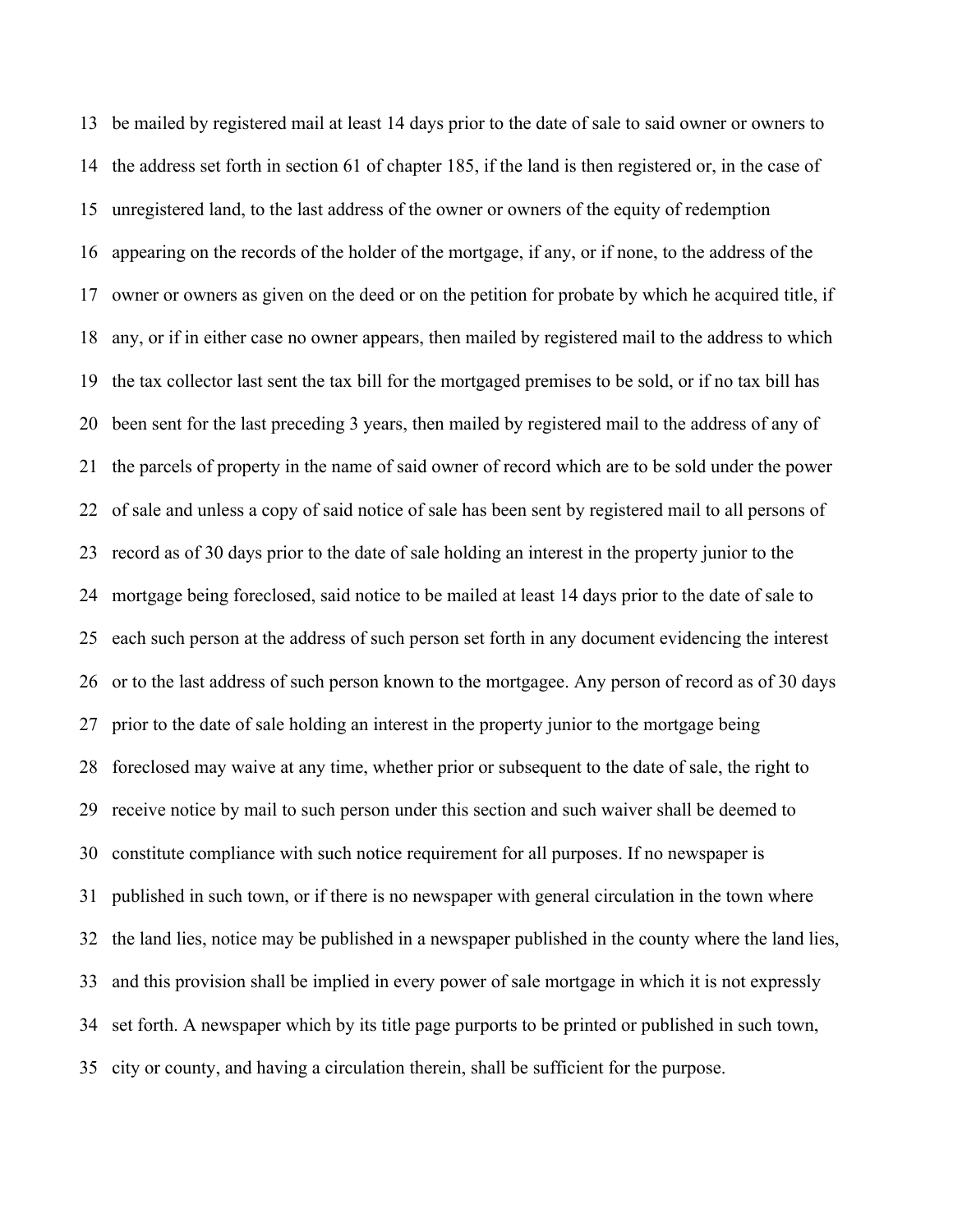The following form of foreclosure notice may be used and may be altered as circumstances

require; but nothing herein shall be construed to prevent the use of other forms.

(Form.)

#### MORTGAGEE'S SALE OF REAL ESTATE.

By virtue and in execution of the Power of Sale contained in a certain mortgage given by............

to............ dated............ and recorded with

.....

Deeds, Book............, page............, of which mortgage the undersigned is the present

44 holder,.............

(If by assignment, or in any fiduciary capacity, give reference to the assignment or assignments

recorded with .....Deeds, Book............, page............, of which mortgage the undersigned is the

present holder,.............)

for breach of the conditions of said mortgage and for the purpose of foreclosing the same will be

49 sold at Public Auction at.............o'clock,............. M. on the............. day of............ A.D. (insert

year),............ (place)............ all and singular the premises described in said mortgage,

(In case of partial releases, state exceptions.)

To wit: "(Description as in the mortgage, including all references to title, restrictions,

encumbrances, etc., as made in the mortgage.)"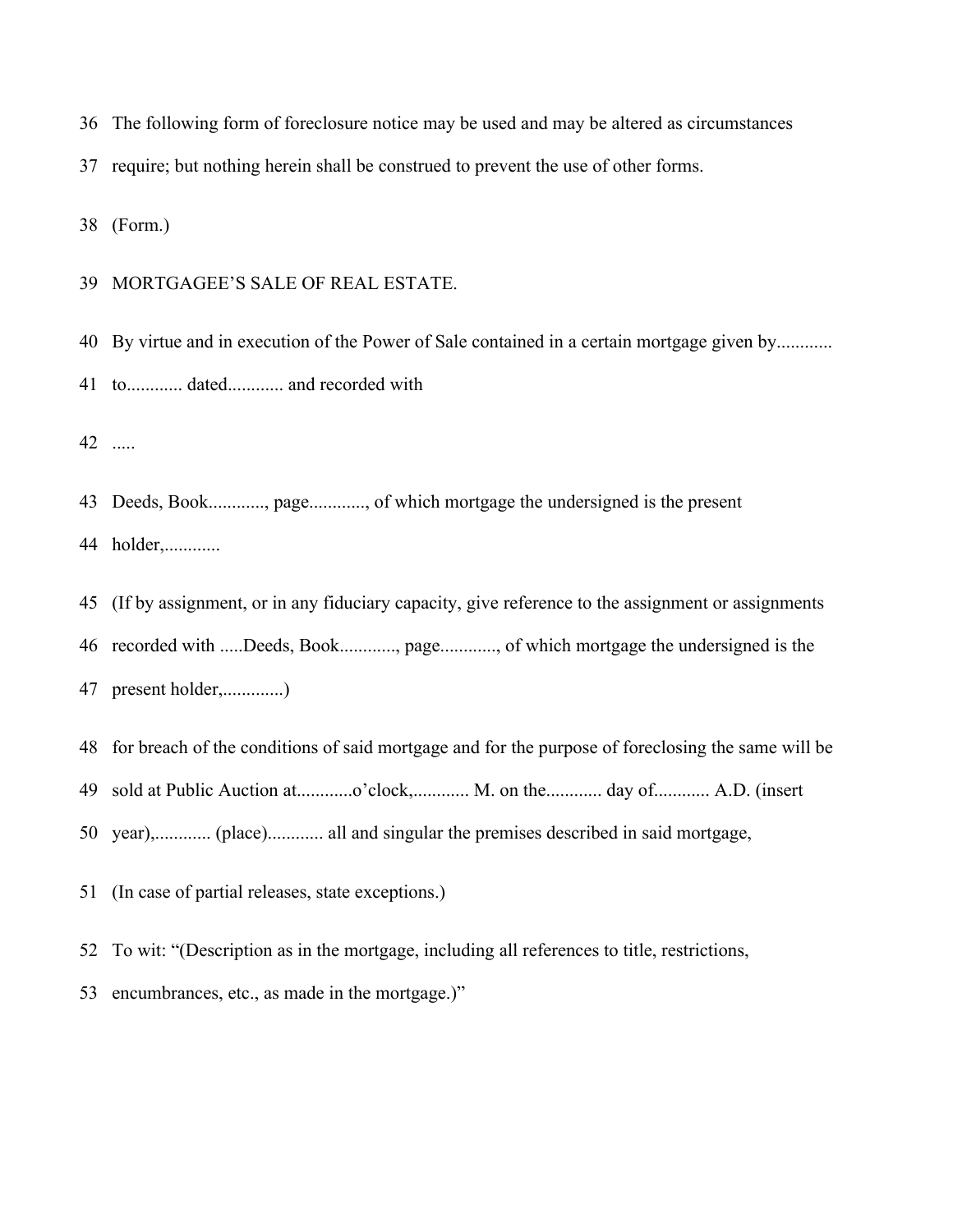Terms of sale: (State here the amount, if any, to be paid in cash by the purchaser at the time and place of the sale, and the time or times for payment of the balance or the whole as the case may be.)

Other terms to be announced at the sale.

 $58 \text{ (Signed)}$ 

59 Present holder of said mortgage.

 A notice of sale in the above form, published in accordance with the power in the mortgage and with this chapter, together with such other or further notice, if any, as is required by the mortgage, shall be a sufficient notice of the sale; and the premises shall be deemed to have been sold, and the deed thereunder shall convey the premises, subject to and with the benefit of all restrictions, easements, improvements, outstanding tax titles, municipal or other public taxes, assessments, liens or claims in the nature of liens, and existing encumbrances of record created prior to the mortgage, whether or not reference to such restrictions, easements, improvements, liens or encumbrances is made in the deed; but no purchaser at the sale shall be bound to complete the purchase if there are encumbrances, other than those named in the mortgage and included in the notice of sale, which are not stated at the sale and included in the auctioneer's contract with the purchaser.

 In the event a mortgagee holds a mortgage pursuant to an assignment, for purposes of this section and section 21 of chapter 183, no notice pursuant to this section shall be valid unless (i) at the time such notice is mailed, an assignment, or a chain of assignments, evidencing the assignment of the mortgage to the foreclosing mortgagee has been duly recorded in the registry of deedsfor the county or district where the land lies, and (ii) the recording information for all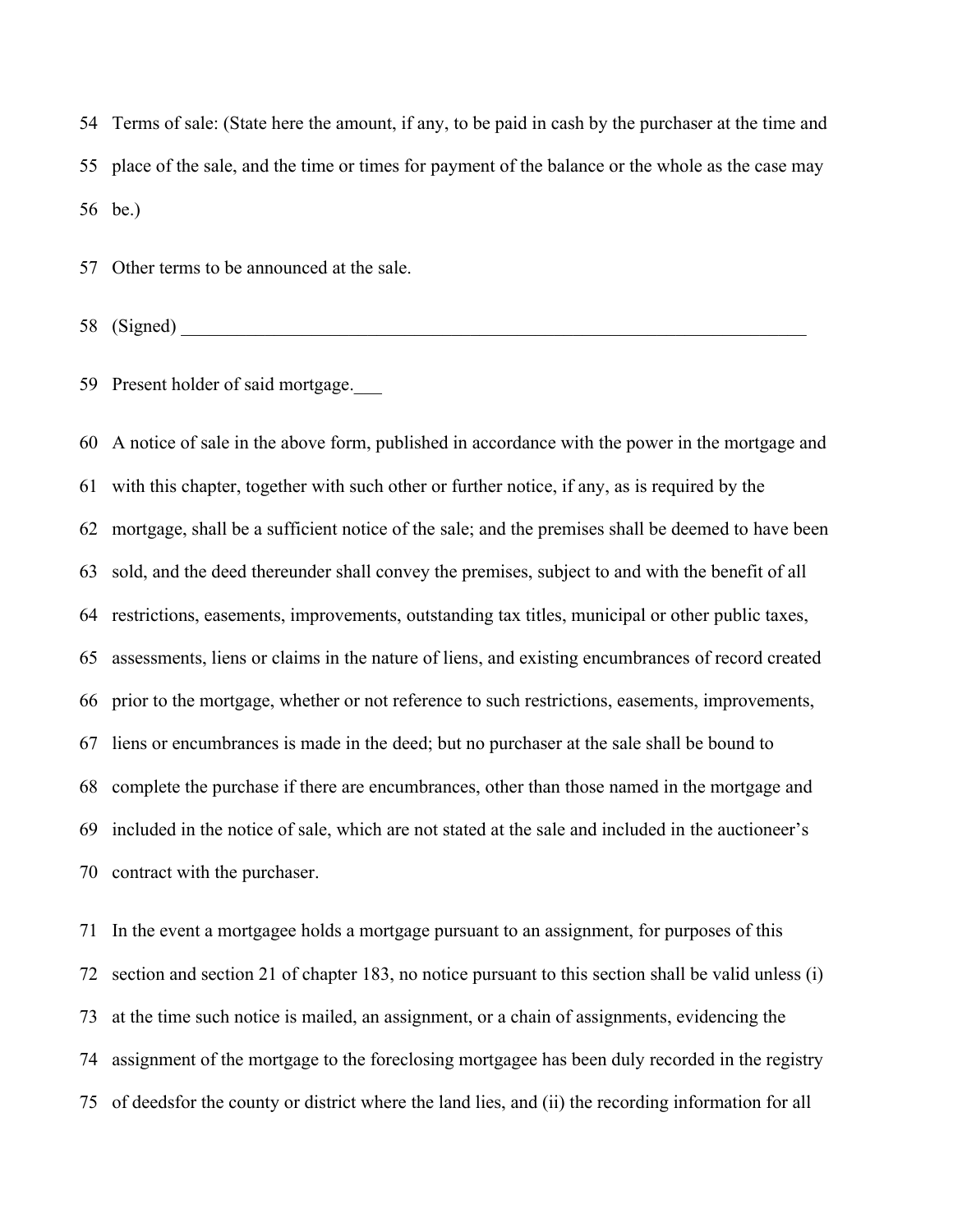recorded assignments is referenced in the notice of sale required in this section. The notice shall not be defective if any holder within the chain of assignments either changed its name or merged into another entity during the time it was the mortgage holder; provided, that it is recited within the body of the notice the fact of any merger, consolidation, amendment, conversion or acquisition of assets causing the change in name or identity, the recital of which shall be conclusive in favor of any bona fide purchaser, mortgagee, lienholder or encumbrancer of value relying in good faith thereon.

SECTION 2. Said chapter 244 is hereby further amended by adding the following two sections:-

 Section 35B. (a) As used in this section, the following words shall, unless the context clearly requires otherwise, have the following meanings:-

 "Affordable monthly payment", a borrower's ability to make monthly payments on a mortgage loan, taking into account the borrower's current circumstances, including income, debts and obligations.

"Borrower", a mortgagor of a mortgage loan.

 "Certain mortgage loan," a loan to a natural person made primarily for personal, family or household purposes secured wholly or partially by a mortgage on an owner-occupied residential property with 1 or more of the following loan features:

 (i) an introductory interest rate granted for a period of 3 years or less and such introductory rate is at least 2 per cent lower than the fully indexed rate;

 (ii) interest-only payments for any period of time, except in the case where the mortgage loan is an open-end home equite line of credit;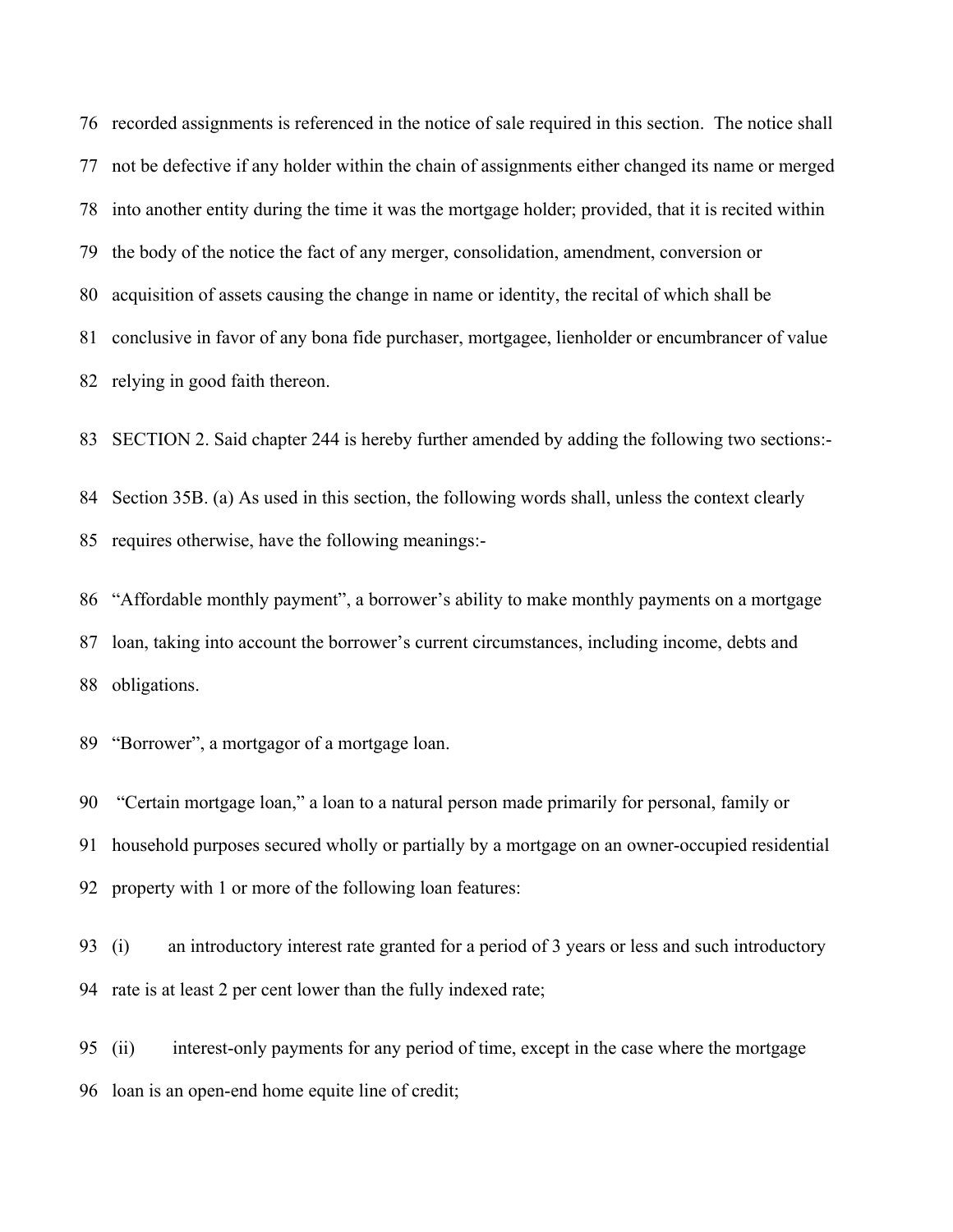(iii) a payment option feature, where any 1 of the payment options is less than principal and interest fully amortized over the life of the loan;

(iv) the loan did not require full documentation of income or assets;

(v) prepayment penalties that exceed section 56 of chapter 183 or applicable federal law;

(vi) the loan was underwritten with a loan-to-value ratio at or above 90 per cent and the ratio

of the borrower's debt, including all housing-related and recurring monthly debt, to the

borrower's income exceeded 38 per cent; or

 (vii) the loan was underwritten as a component of a loan transaction wherein the combined loan-to-value ratio was above 95 per cent. For the purposes of this section, loans financed by the Massachusetts Housing Finance Agency, established by Chapter 708 of the Acts of 1966, as amended, and loans originated through programs administered by the Massachusetts Housing Partnership Fund Board established in Section 35 of Chapter 405 of the Acts of 1985, as amended, shall not be certain mortgage loans;

 "Creditor", a person or entity that holds or controls, partially, wholly, indirectly, directly, or in a nominee capacity, a mortgage loan securing an owner-occupied residential property, including, without limitation, an originator, holder, investor, assignee, successor, trust, trustee, nominee holder, Mortgage Electronic Registration System or mortgage servicer, including the Federal National Mortgage Association or the Federal Home Loan Mortgage Corporation. "Creditor" shall also include any servant, employee or agent of a creditor. Notwithstanding the forgoing, the bodies politic and corporate and public instrumentalities of the Commonwealth established by Chapter 708 of the Acts of 1966, as amended, and established in section 35 of Chapter 405 of the Acts of 1985, as amended, shall not be a Creditor for purposes of this section.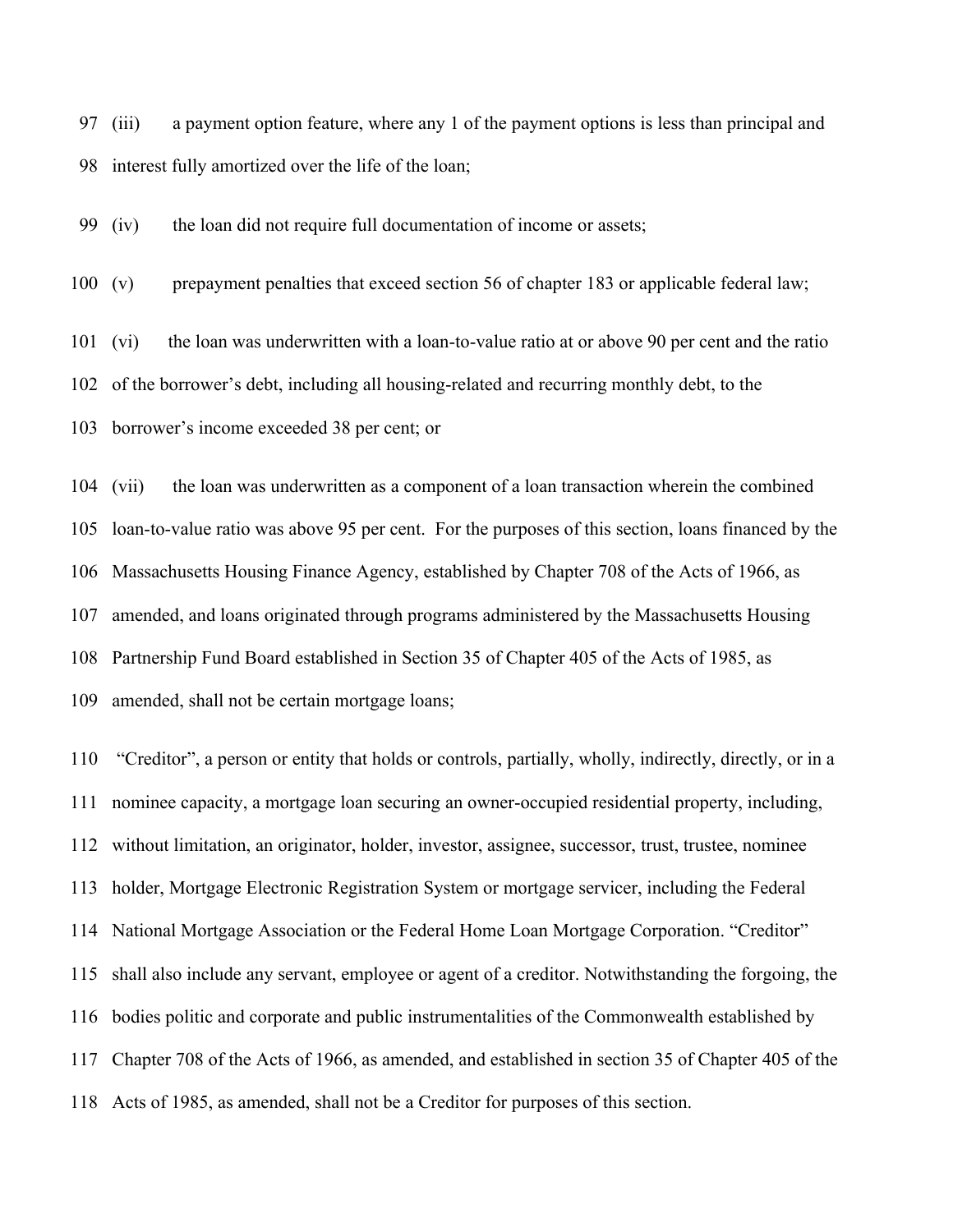"Creditor's representative", a person who has the authority to negotiate and approve the terms of and modify a mortgage loan.

 "Modified mortgage loan", a mortgage modified from its original terms including, but not limited to, a loan modified pursuant to 1 of the following: (i) the Home Affordable Modification Program; (ii) the Federal Deposit Insurance Corporation's Loan Modification Program; (iii) any modification program that a lender uses which is based on accepted principles and the safety and soundness of the institution and authorized by the National Credit Union Administration, the division of banks or any other instrumentality of the commonwealth; (iv) the Federal Housing Administration; or (v) a similar federal loan modification plan.

 "Mortgage loan", a loan to a natural person made primarily for personal, family or household purposes secured wholly or partially by a mortgage on residential property.

 "Net present value", the present net value of a residential property based on a calculation using 1 of the following: (i) the federal Home Affordable Modification Program Base Net Present Value Model, (ii) the Federal Deposit Insurance Corporation's Loan Modification Program, (iii) the Massachusetts Housing Finance Agency's loan program used solely by the agency to compare the expected economic outcome of a loan with or without a modified mortgage loan, or (iv) any model approved by the division of banks to consider the total present value of a series of future cash flows relative to a mortgage loan.

 "Residential property", real property located in the commonwealth having thereon a dwelling house with accommodations for 4 or less separate households and occupied, or to be occupied, in whole or in part by the obligor on the mortgage debt; provided, however, that residential property shall be limited to the principal residence of a person; provided, further, that residential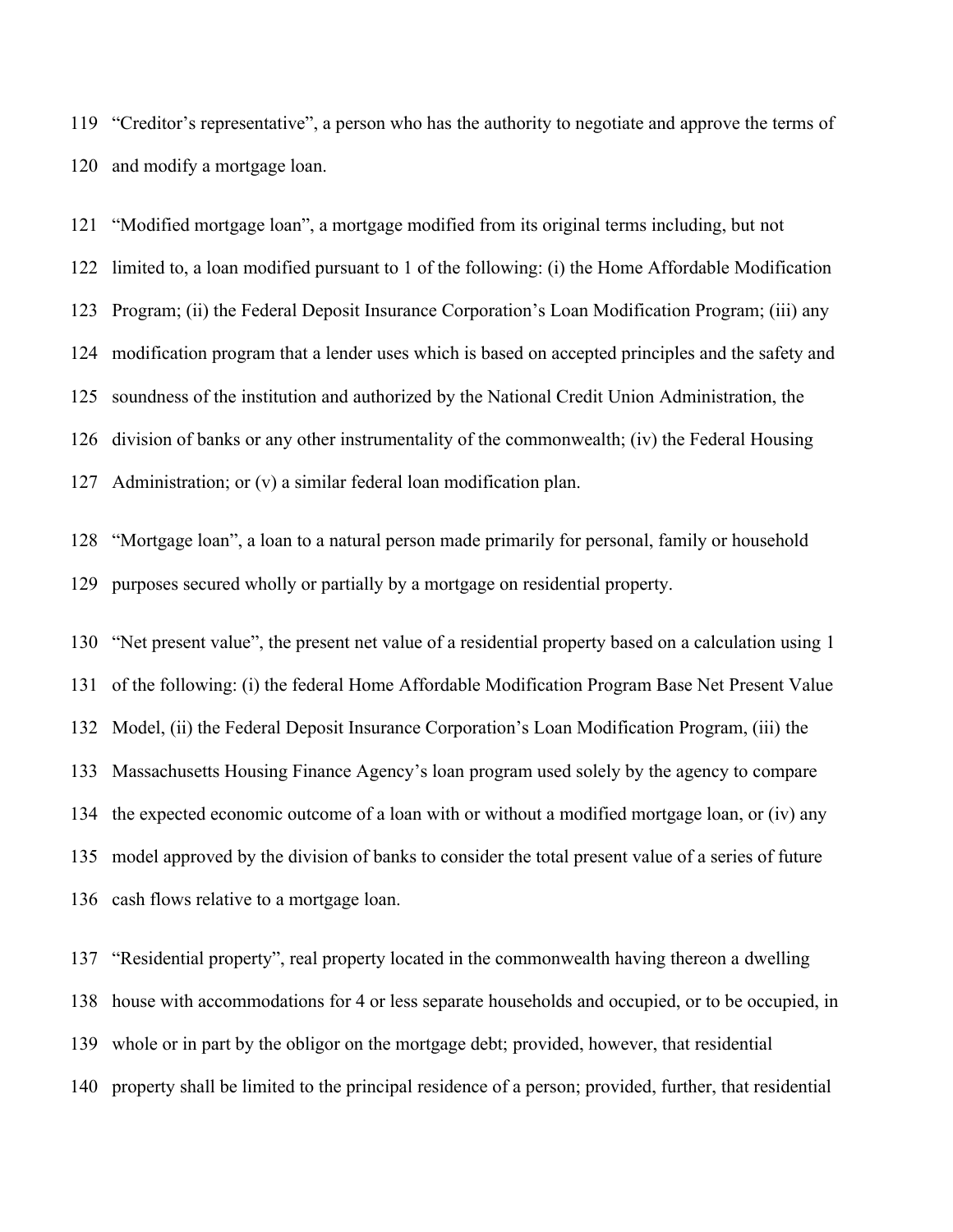property shall not include an investment property or residence other than a primary residence; provided, further, that residential property shall not include residential property taken in whole or in part as collateral for a commercial loan; and provided, further, that residential property shall not include a property subject to condemnation, receivership, or proceedings in United States bankruptcy court.

 (b) A creditor shall not publish notice of a foreclosure sale, as required by section 14, upon certain mortgage loans unless it has first taken reasonable steps and made a good faith effort to avoid foreclosure. The determination of whether a creditor has taken reasonable steps and made a good faith effort to avoid foreclosure shall mean that the creditor has considered: (i) an assessment of the borrower's current circumstances including, without limitation, the borrower's current income, total debts and obligations; (ii) the net present value of receiving payments pursuant to a modified mortgage loan as compared to the anticipated net recovery following foreclosure; and (iii) the interests of the creditor, including, without limitation, investors.

 (1) Except as otherwise specified in a contract, a servicer of pooled residential mortgages may determine whether the net present value of the payments on the modified mortgage loan is likely to be greater than the anticipated net recovery that would result from foreclosure to all investors and holders of beneficial interests in such investment, but not to any individual or groups of investors or beneficial interest holders, and shall be deemed to act in the best interests of all such investors or holders of beneficial interests if the servicer agrees to or implements a modified mortgage loan or takes reasonable loss mitigation actions that comply with this section. Any modified mortgage loan offered to the borrower shall comply with current federal and state law, including, without limitation, all rules and regulations pertaining to mortgage loans and the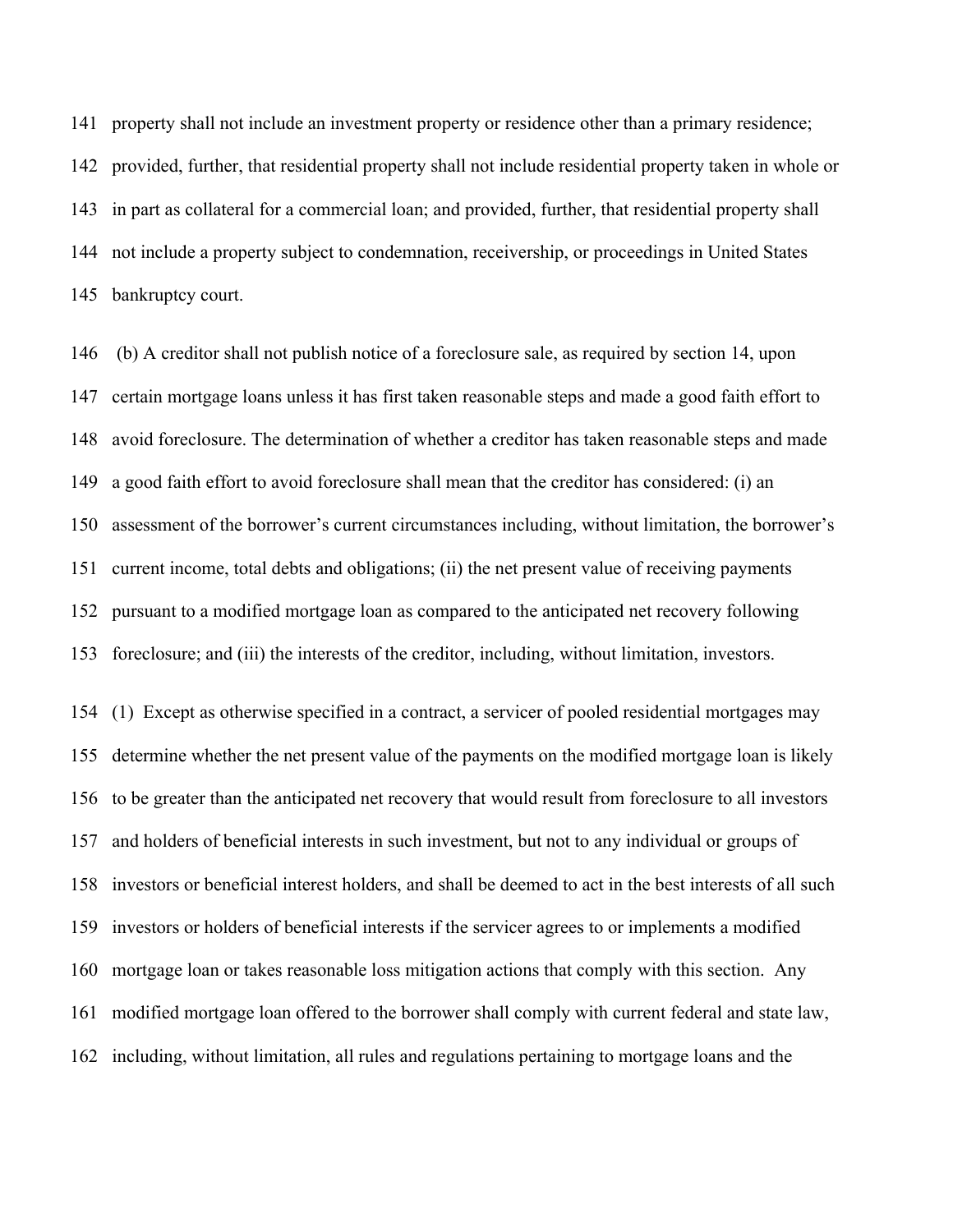borrower shall be able to reasonably afford to repay the modified mortgage loan according to its scheduled payments.

 (2) A creditor shall be presumed to have acted in good faith and deemed to comply with this subsection, if, prior to publishing a notice of a foreclosure sale, as required by section 14, the creditor:

 (i) determines a borrower's current ability to make monthly payments, reasonably taking into account the borrower's current circumstances, including income, debts and obligations;

 (ii) identifies a modified mortgage loan that achieves the borrower's affordable monthly payment, which may include 1 or more of the following: reduction in principal; reduction in interest rate; or an increase in amortization period but not more than a 15-year increase not to exceed a 45-year amortization period;

 (iii) conducts an analysis comparing the net present value of the modified mortgage loan and the creditor's anticipated net recovery that would result from foreclosure, such analysis shall be deemed compliant if in accordance with the formula presented in 1 of the following: (i) the Home Affordable Modification Program; (ii) the Federal Deposit Insurance Corporation's Loan Modification Program; (iii) any modification program that a lender uses which is based on accepted principles and the safety and soundness of the institution and authorized by the National Credit Union Administration, the division of banks or any other instrumentality of the commonwealth; (iv) the Federal Housing Administration; or (v) a similar federal loan modification plan; and

 (iv) either (A) in all circumstances where the net present value of the modified mortgage loan exceeds the anticipated net recovery at foreclosure, agrees to modify the loan in a manner that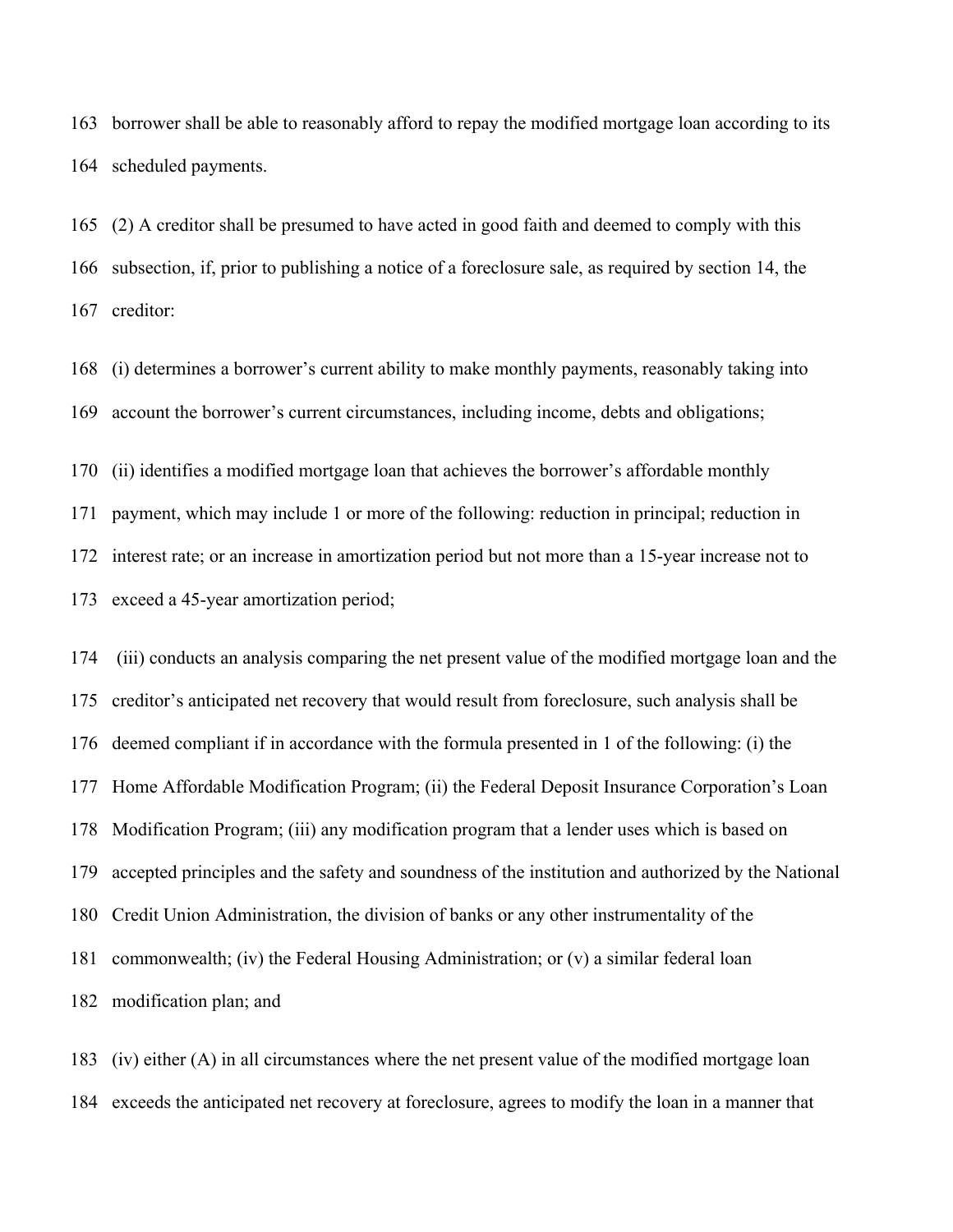provides for the affordable monthly payment, or (B) in circumstances where the net present value of the modified mortgage loan is less than the anticipated net recovery of the foreclosure, or does not meet the borrower's affordable monthly payment, notifies the borrower that no modified mortgage loan will be offered and provides a written summary of the creditor's net present value analysis and the borrower's current ability to make monthly payments, after which the creditor may proceed with the foreclosure process in conformity with this chapter.

 (3) The division of banks may adopt, amend or repeal rules and regulations to aid in the administration and enforcement of this section, including regulations that determine further requirements for reasonable steps and good faith efforts to avoid foreclosures and that provide safe harbors for compliance in addition to that set forth in this section.

 (c) In accordance with this section, for certain mortgage loans, the creditor shall send notice, concurrently with the notice required by subsection (g) of section 35A, of the borrower's rights to pursue a modified mortgage loan. Said notice shall be deemed to be delivered to the mortgagor when sent by first class mail and certified mail or similar service by a private carrier to the mortgagor at the mortgagor's address last known to the mortgagee or anyone holding thereunder. A copy of said notice shall be filed with the commissioner of the division of banks and the office of the attorney general. The time frame for determining whether a modified mortgage loan is offered shall occur within 150 days. No more than 30 days following delivery of the notice as provided for in this section, a borrower who holds a certain mortgage loan shall notify a creditor of (i) the borrower's intent to pursue a modified mortgage loan which shall include a statement of the borrower's income and a complete list of total debts and obligations at the time of receipt of the notice; (ii) the borrower's intent to pursue an alternative to foreclosure, including a short sale or deed in lieu of foreclosure; (iii) the borrower's intent not to pursue a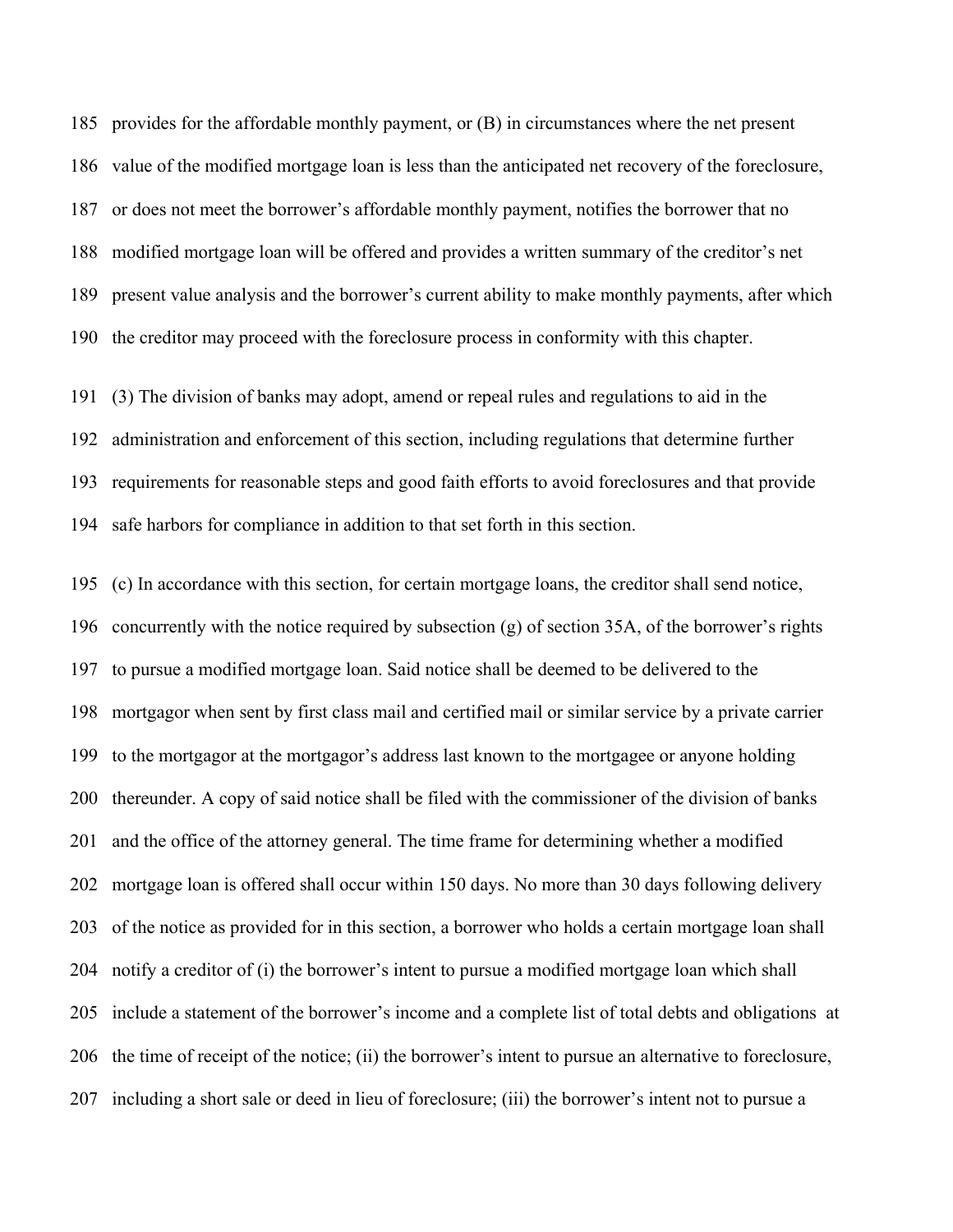modified mortgage loan and pursue the right to cure period described in section 35A; or (iv) the borrower's intent to waive the right to cure period and proceed to foreclosure. A borrower who holds a certain mortgage loan and fails to respond to the creditor within 30 days of delivery of the notice provided for in this section shall be deemed to have forfeited the right to cure period and shall be subject to a right to cure period of 90 days. A borrower shall be presumed to have notified the creditor if the borrower provides proof of delivery through the United States Postal Service or similar carrier. No more than 30 days following receipt of the borrower's notification that the borrower intends to pursue a modified mortgage loan, a creditor shall provide the borrower with its assessment in writing pursuant to subsection (b). The assessment shall include, but not be limited to: (i) a written statement of the borrower's income, debts and obligations as determined by the creditor; (ii) the creditor's net present value analysis of the mortgage loan; (iii) the creditor's anticipated net recovery at foreclosure; (iv) a statement of the interests of the creditor; and (v) a modified mortgage loan offer pursuant to the requirements of this section or notice that no modified mortgage loan will be offered. Where a modified mortgage loan is offered, the offer shall include the first and last name(s) and contact phone number(s) of the creditor's representative. The assessment shall be provided by first class and certified mail. A creditor shall be presumed to have provided the assessment to the borrower if the creditor provides proof of delivery through the United States Postal Service or similar carrier. A borrower who receives a modified mortgage loan offer from a creditor shall respond within 30 days of receipt of the assessment and offer of a modified mortgage loan. The borrower may: (i) accept the offer of a loan modification as provided by the creditor; (ii) make a reasonable counteroffer; or (iii) state that the borrower wishes to waive the borrower's rights as provided by this section and proceed to foreclosure. The borrower's response shall be in writing and, where a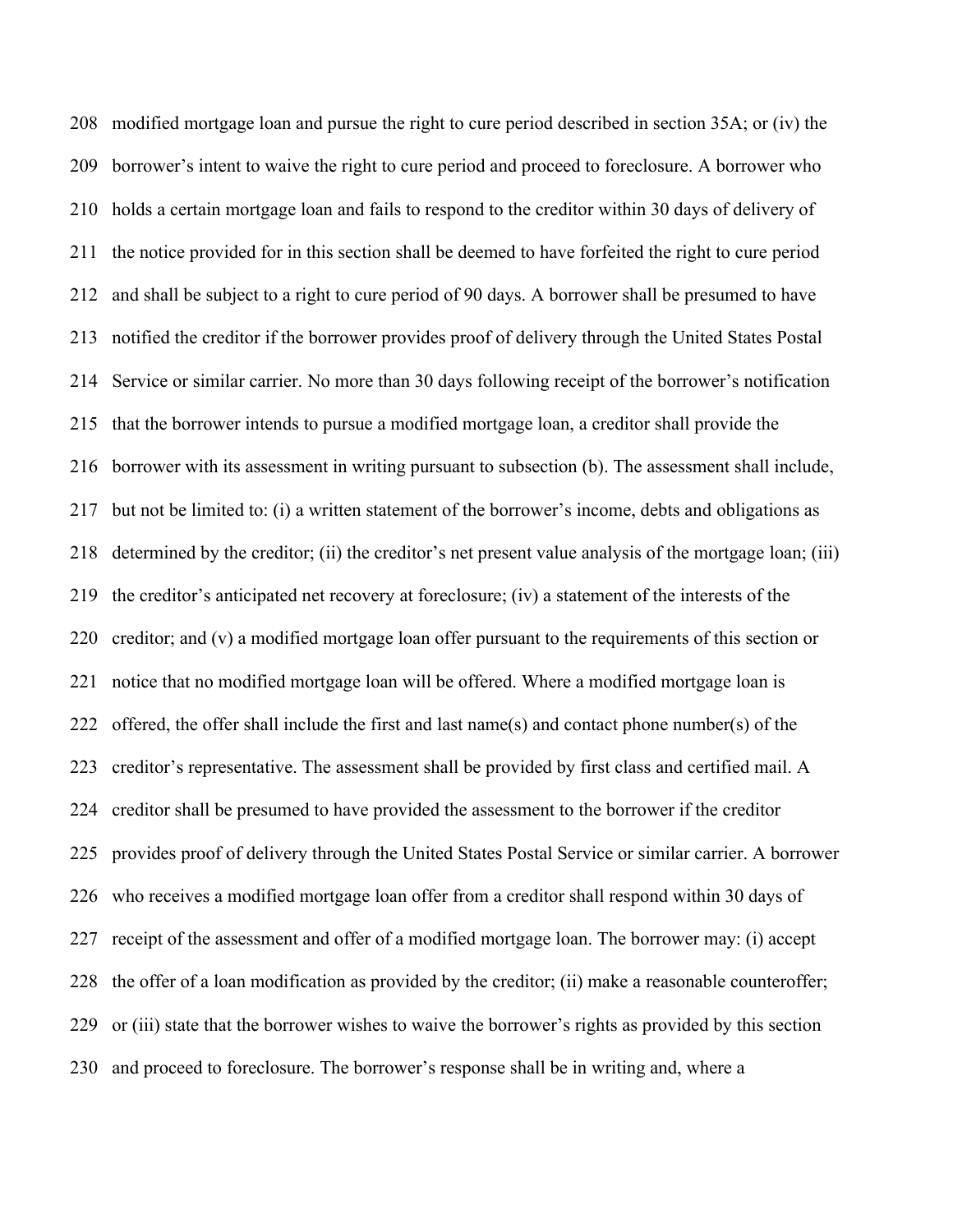counteroffer is proposed, shall include substantiating documentation in support of the counteroffer. The response shall be provided by first class and certified mail. A borrower shall be presumed to have responded if the borrower provides proof of delivery through the United States Postal Service or similar carrier. A borrower who fails to respond to the creditor within 30 days of receipt of a modified mortgage loan offer shall be deemed to have forfeited the 150-day right to cure period and shall be subject to a right to cure period of 90 days. Where a counteroffer is proposed, the creditor shall accept, reject or propose a counteroffer to the borrower within 30 days of receipt. Pursuant to this section, additional offers by both parties shall be considered during the right to cure period; provided, however, that a borrower may at any time state, in writing, that the borrower wishes to waive the borrower's rights as provided by this section and proceed to foreclosure. Nothing in this section shall be construed as preventing a creditor and a borrower from negotiating the terms of a modified mortgage loan by telephone or in person following the initial offer of a modified mortgage loan by a creditor; provided, however, that all offers, whether by a creditor or a borrower, shall be in writing and signed by the offeror. The right to a modified mortgage loan, as described in this section, shall be granted once during any 3-year period, regardless of the mortgage holder.

 (d) The notice required in subsection (c) shall, at a minimum, include the appropriate contact information for modification assistance within the office of the attorney general. The division of banks shall adopt regulations in accordance with this subsection. including the minimum requirements which constitute a good faith effort by the borrower to respond to the notice. The notice shall be similar in substance and form to the notice promulgated by the division of banks in accordance with section 35A.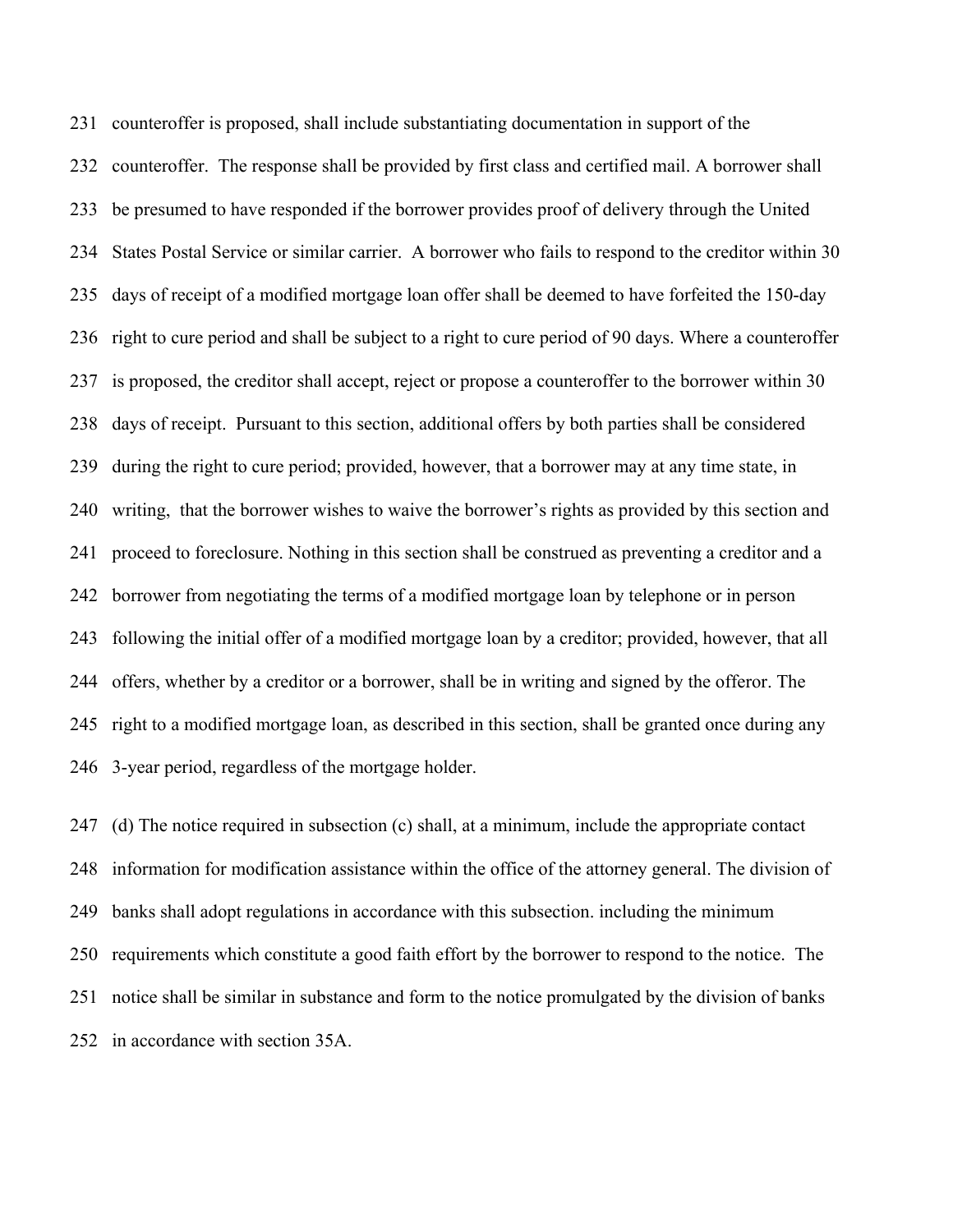(e) Nothing in this section shall prevent a creditor from offering or accepting alternatives to foreclosure, such as a short sale or deed-in-lieu of foreclosure, if the borrower requests such alternatives, rejects a modified mortgage loan offer or does not qualify for a modified mortgage loan pursuant to this section.

 (g) Prior to publishing a notice of a foreclosure sale, as required by section 14, the creditor, or where the creditor is not a natural person, an officer or duly authorized agent of the creditor, shall certify compliance with this section in an affidavit based upon a review of the creditor's business records. The creditor, or an officer or duly authorized agent of the creditor, shall record this affidavit with the registry of deeds for the county or district where the land lies.

 The affidavit shall be conclusive evidence in favor of an arm's-length third party purchaser for value, at or subsequent to the resulting foreclosure sale, that the foreclosing party identified or referred to as the holder of the foreclosed mortgage in the affidavit has fully complied with this section and is entitled to proceed with foreclosure of the subject mortgage pursuant to the power of sale contained in the mortgage and any one or more of the foreclosure procedures authorized in this chapter. For purposes of this subsection, the term "arm's-length, third party purchaser" shall include such purchaser's heirs, successors and assigns.

 Section 35C. (a) As used in this section, the following words shall, unless the context clearly requires otherwise, have the following meanings:

"Borrower", a mortgagor of a mortgage loan.

 "Creditor'', a person or entity that holds or controls, partially, wholly, indirectly, directly, or in a nominee capacity, a mortgage loan securing a residential property, including, without limitation, an originator, holder, investor, assignee, successor, trust, trustee, nominee holder, Mortgage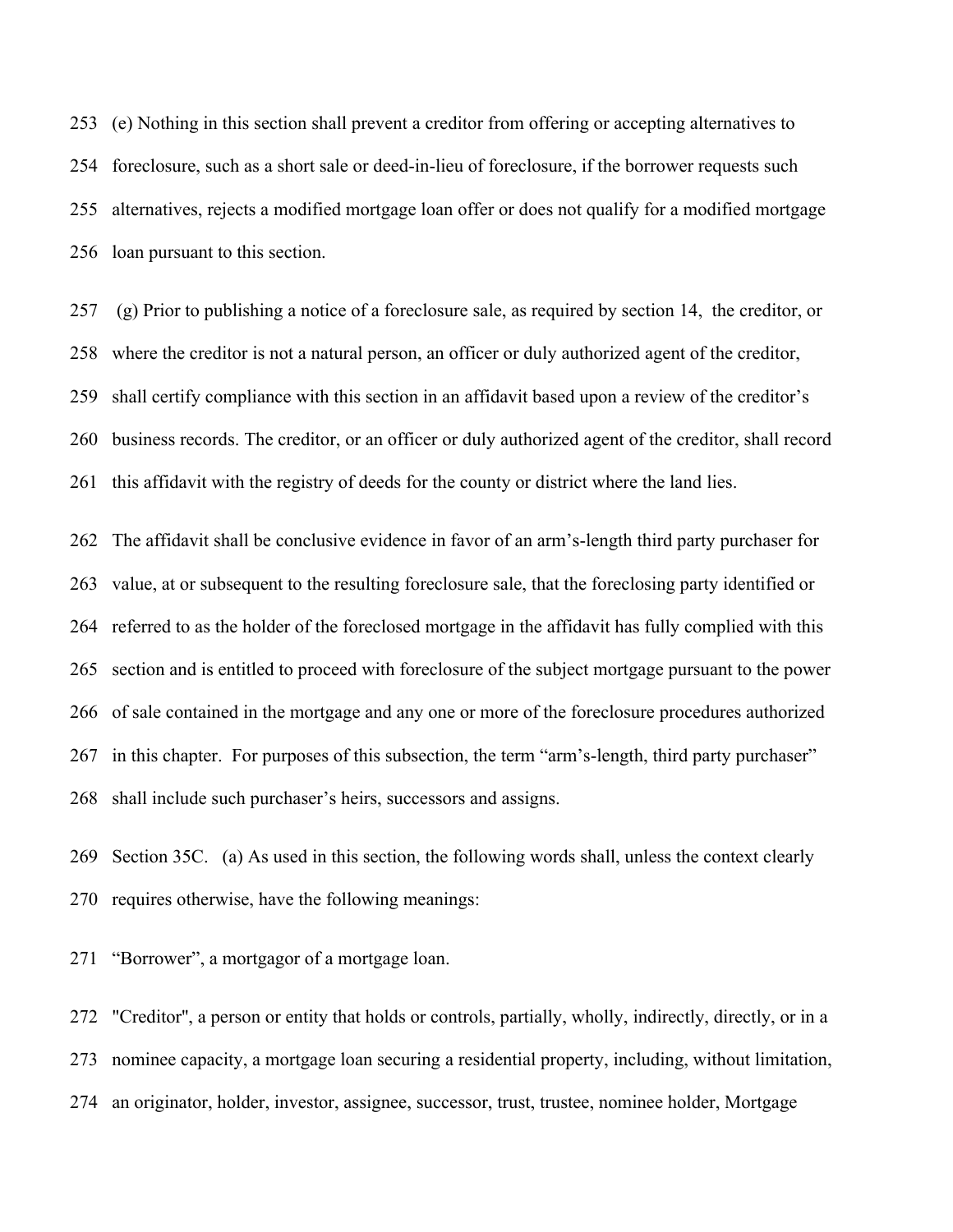Electronic Registration System or mortgage servicer, including the Federal National Mortgage Association or the Federal Home Loan Mortgage Corporation. "Creditor'' shall also include any servant, employee or agent of a creditor.

 "Mortgage loan", a loan to a natural person made primarily for personal, family or household purposes secured wholly or partially by a mortgage on residential property.

 "Residential property", real property located in the commonwealth having thereon a dwelling house with accommodations for 4 or less separate households and occupied, or to be occupied, in whole or in part by the obligor on the mortgage debt; provided, however, that residential property shall be limited to the principal residence of a person; provided, further, that residential 284 property shall not include an investment property or residence other than a primary residence; and provided, further, that residential property shall not include residential property taken in whole or in part as collateral for a commercial loan.

 (b) A creditor shall not publish notice of foreclosure, pursuant to section 14, when it knows or should know that it is not the present holder of the mortgage loan, including, without limitation, if the creditor is not the original mortgagee and commences foreclosure without possessing a valid written, signed and dated assignment evidencing the assignment of the mortgage.

 (c) A creditor violates this chapter if it imposes upon a third party the cost of correcting, curing, or confirming documentation relating to the sale, transfer, or assignment of a mortgage loan, including, without limitation, a creditor shall bear the costs related to curative actions taken because a foreclosure was commenced without the creditor's possession of a valid, written, signed, and dated assignment evidencing the assignment of the mortgage, in violation of section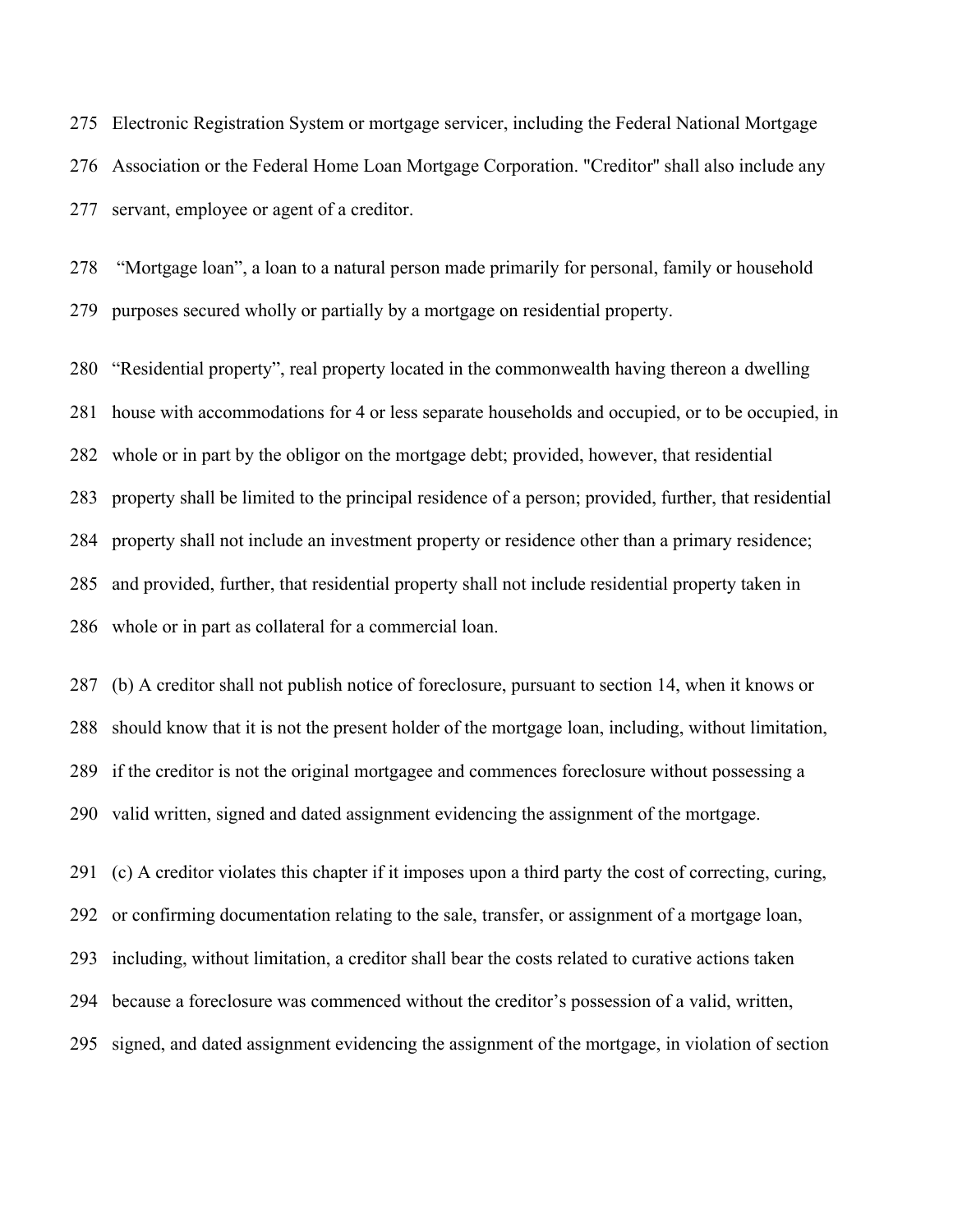14. A third party may recover all of its costs including its reasonable attorney's fees for having to correct, cure, or confirm documentation.

 (d) A creditor violates this chapter if it makes statements to a state or federal court related to foreclosure or compliance with this chapter, orally or in writing, that it knows or should know are false, including, without limitation, statements about the offering of a loan modification, the borrower's history of payments, the validity of the assignment of the mortgage loan, that the creditor is the record holder of the mortgage loan, or the creditor's compliance with any other requirements of this chapter.

 (e) A creditor violates this chapter if the creditor imposes a fee upon a borrower for goods not rendered or services not performed in connection with a foreclosure.

 (f) No person shall give and no person shall accept any portion, split, or percentage of any charge made or received for the rendering of a service in connection with a transaction involving a foreclosure upon a mortgage loan other than for services actually performed.

 (g) The division of banks may adopt, amend or repeal rules and regulations for the administration and enforcement of this section.

 (h) In all circumstances in which an offer to purchase either a mortgage loan or residential property is made by an entity with a tax-exempt filing status under Section 501 (c )(3) of the Internal Revenue Code, or an entity controlled by an entity with such tax exempt filing status, no Creditor shall require as a condition of sale or transfer to any such entity any affidavit, statement, agreement or addendum limiting ownership or occupancy of the residential property by the Borrower and, if obtained, such affidavit, statement, agreement or addendum shall not provide a basis to avoid a sale or transfer nor shall it be enforceable against such acquiring entity or any